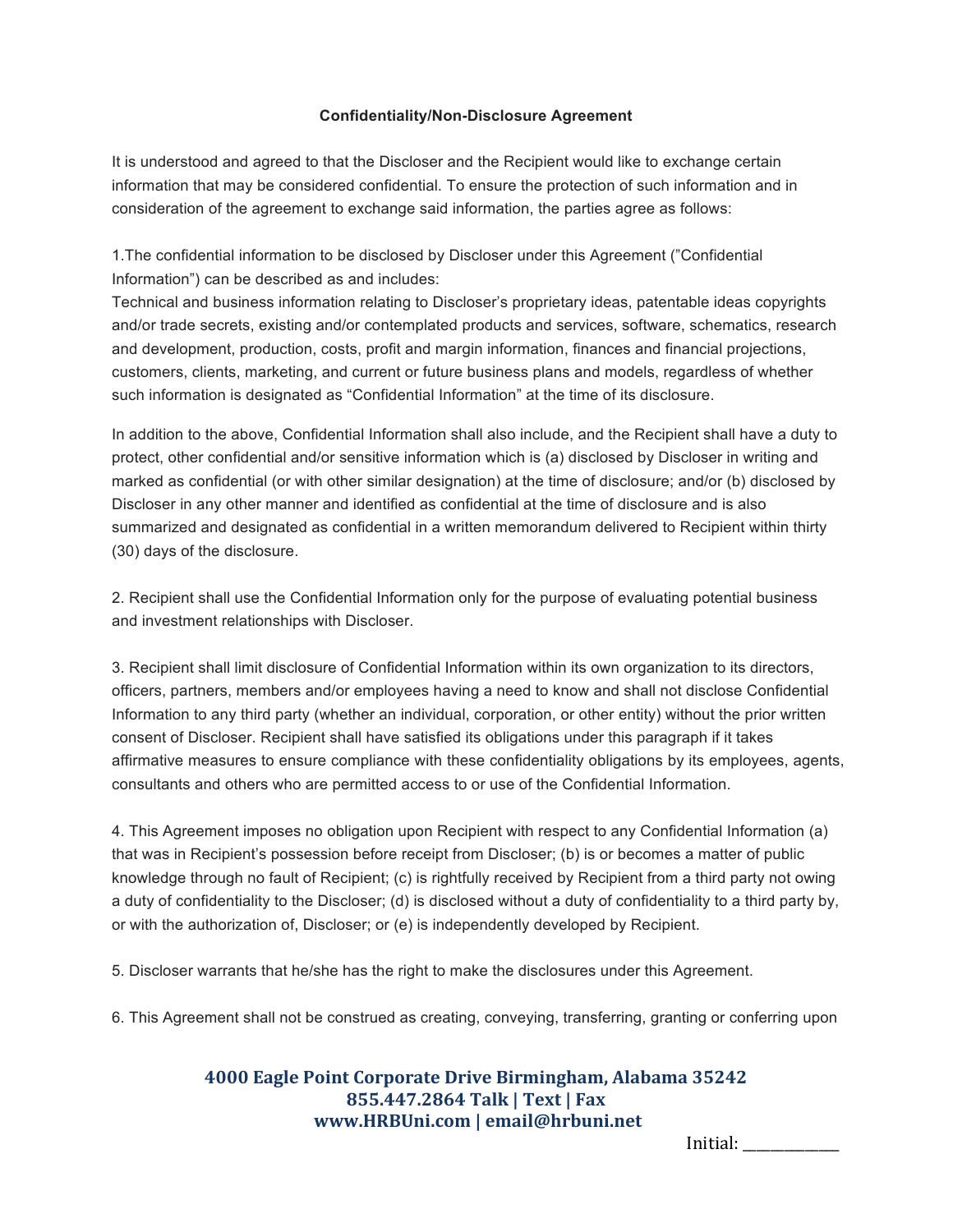the Recipient any rights, license or authority in or to the information exchanged, except the limited right to use Confidential Information specified in paragraph 2. Furthermore and specifically, no license or conveyance of any intellectual property rights is granted or implied by this Agreement.

7. Neither party has an obligation under this Agreement to purchase any service, goods, or intangibles from the other party. Discloser may, at its sole discretion, using its own information, offer such products and/or services for sale and modify them or discontinue sale at any time. Furthermore, both parties acknowledge and agree that the exchange of information under this Agreement shall not commit or bind either party to any present or future contractual relationship (except as specifically stated herein), nor shall the exchange of information be construed as an inducement to act or not to act in any given manner.

8. Neither party shall be liable to the other in any manner whatsoever for any decisions, obligations, costs or expenses incurred, changes in business practices, plans, organization, products, services, or otherwise, based on either party's decision to use or rely on any information exchanged under this Agreement.

9. If there is a breach or threatened breach of any provision of this Agreement, it is agreed and understood that Discloser shall have no adequate remedy in money or other damages and accordingly shall be entitled to injunctive relief; provided however, no specification in this Agreement of any particular remedy shall be construed as a waiver or prohibition of any other remedies in the event of a breach or threatened breach of this Agreement.

10. This Agreement states the entire agreement between the parties concerning the disclosure of Confidential Information and supersedes any prior agreements, understandings, or representations with respect thereto. Any addition or modification to this Agreement must be made in writing and signed by authorized representatives of both parties. This Agreement is made under and shall be construed according to the laws of the State of Alabama, U.S.A. In the event that this agreement is breached, any and all disputes must be settled in a court of competent jurisdiction in the State of Alabama, U.S.A.

11. If any of the provisions of this Agreement are found to be unenforceable, the remainder shall be enforced as fully as possible and the unenforceable provision(s) shall be deemed modified to the limited extent required to permit enforcement of the Agreement as a whole.

> **4000 Eagle Point Corporate Drive Birmingham, Alabama 35242 855.447.2864 Talk | Text | Fax www.HRBUni.com | email@hrbuni.net**

Initial: